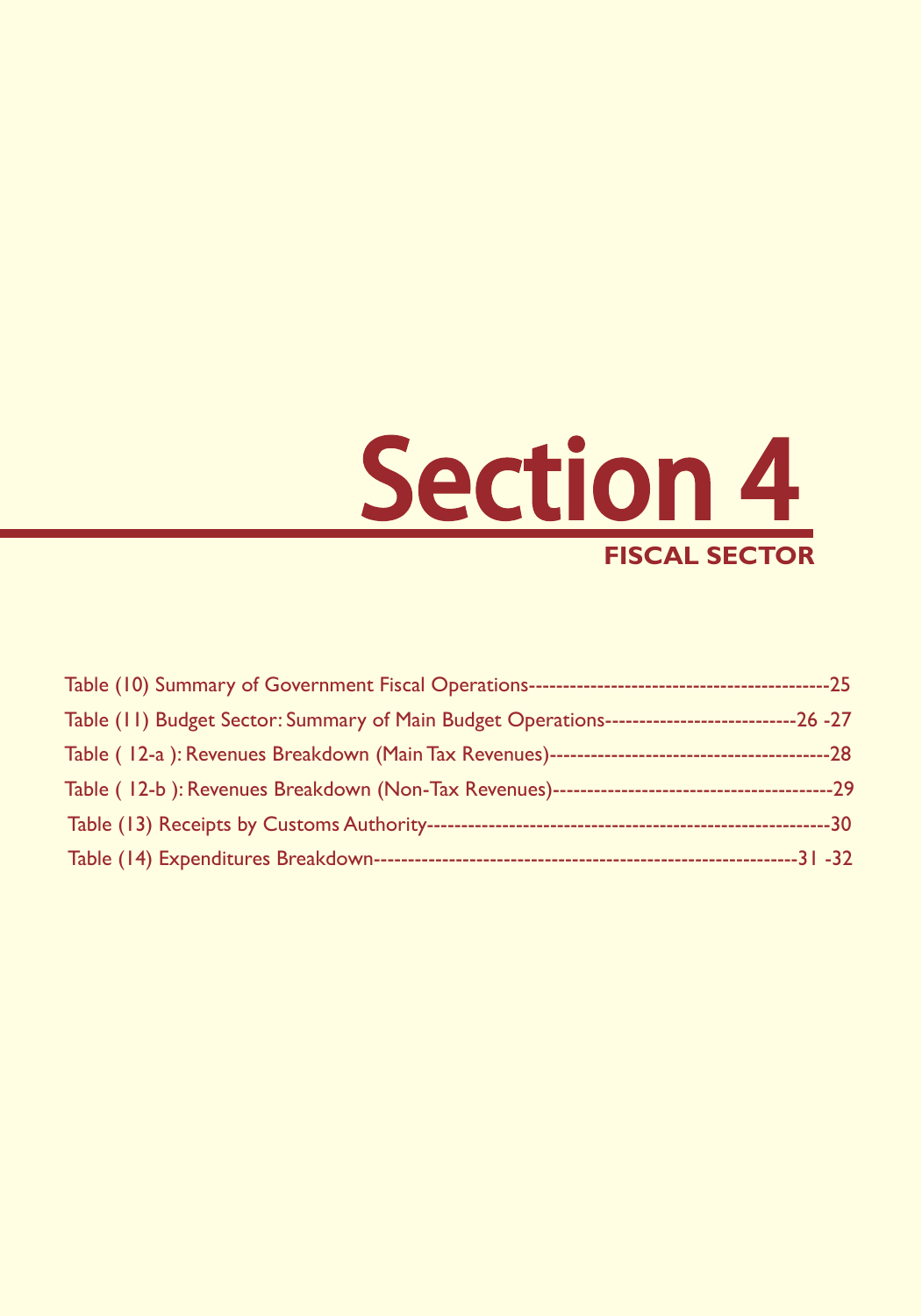## **Table ( 10 ): Summary of Government Fiscal Operations**

|                                            |                      |                       |                      |                      |                      |                      |                                          | (LE Millions)<br>2021/2210/ |  |
|--------------------------------------------|----------------------|-----------------------|----------------------|----------------------|----------------------|----------------------|------------------------------------------|-----------------------------|--|
|                                            |                      | 2015/16<br>Actual     | 2016/17<br>Actual    | 2017/18<br>Actual    | 2018/19<br>Actual    | 2019/20<br>Actual    | $2020/21$ <sup>7/</sup><br><b>Budget</b> | <b>Budget</b>               |  |
|                                            | 11                   | 2I                    | 11 <sub>1</sub>      | 11 <sub>1</sub>      | $\boldsymbol{\eta}$  | 11 <sub>1</sub>      | 11 <sub>1</sub>                          | 1/1/                        |  |
|                                            | <b>Budget Sector</b> | General<br>Government | <b>Budget Sector</b> | <b>Budget Sector</b> | <b>Budget Sector</b> | <b>Budget Sector</b> | <b>Budget Sector</b>                     | <b>Budget Sector</b>        |  |
| <b>Total Revenues</b>                      | 491,488              | 549,080               | 659,184              | 821,134              | 941,910              | 975,429              | 1,288,753                                | 1,365,159                   |  |
| <b>Tax Revenues</b>                        | 352,315              | 352,315               | 462,007              | 629,302              | 736, 121             | 739,632              | 964,777                                  | 983,010                     |  |
| Grants                                     | 3,543                | 3,543                 | 6/<br>17,683         | 3,194                | 2,609                | 8/<br>5,263          | 2,209                                    | 1,541                       |  |
| <b>Other Revenues</b>                      | 135,630              | 193,222               | 179,494              | 188,639              | 203,181              | 9/<br>230,534        | 321,766                                  | 380,608                     |  |
| <b>Total Expenditures</b>                  | 817,844              | 886,774               | 1,031,941            | 1,244,408            | 1,369,870            | 1,434,723            | 1,713,178                                | 1,837,723                   |  |
| <b>Wages and Salaries</b>                  | 213,721              | 216,153               | 225,513              | 240,054              | 266,091              | 288,773              | 335,000                                  | 361,050                     |  |
| <b>Purchases of Goods and Services</b>     | 35,662               | 35,936                | 42,450               | 53,088               | 62,365               | 69,871               | 100,200                                  | 103,889                     |  |
| <b>Interest Payments</b>                   | 243,635              | 225,195               | 316,602              | 437,448              | 533,045              | 568,421              | 566,000                                  | 579,582                     |  |
| Subsidies, Grants and Social benefits      | 201,024              | 285,544               | 276,719              | 329,379              | 287,461              | 229,214              | 326,280                                  | 321,301                     |  |
| <b>Other Expenditures</b>                  | 54,551               | 54,580                | 61,517               | 74,758               | 77,565               | 86,803               | 105,000                                  | 113,787                     |  |
| Purchases of Non-Financial assets          | 69,250               | 69,365                | 109, 141             | 109,680              | 143,342              | 191,642              | 280,698                                  | 358,113                     |  |
| Cash Balance <sup>3/</sup>                 | $-326,356$           | $-337,694$            | $-372,757$           | $-423,274$           | $-427,960$           | $-459,294$           | $-424, 425$                              | $-472,564$                  |  |
| <b>Net Acquisition of Financial assets</b> | 13,139               | 32,655                | 6,833                | 9,306                | 1,991                | 3,481                | 7,669                                    | 2,945                       |  |
| <b>Overall Fiscal Balance</b>              | $-339,495$           | $-370,349$            | $-379,590$           | $-432,580$           | $-429,951$           | $-462,775$           | $-432,094$                               | $-475,508$                  |  |
| Memorandum items:                          |                      |                       |                      |                      |                      |                      |                                          |                             |  |
| Overall Balance/ GDP (%) <sup>4/</sup>     | $-12.5$              | $-13.7$               | $-10.9$              | $-9.7$               | $-8.1$               | $-8.0$               | $-6.3$                                   | $-6.7$                      |  |
| Primary Balance/ GDP (%) 4/                | $-3.5$               | $-5.4$                | $-1.8$               | 0.1                  | 1.9                  | 1.8                  | 2.0                                      | 1.5                         |  |
| Revenues/ GDP (%) 4/                       | 18.1                 | 20.3                  | 19.0                 | 18.5                 | 17.7                 | 16.8                 | 18.8                                     | 19.1                        |  |
| Expenditure/ GDP (%) <sup>4/</sup>         | 30.2                 | 32.7                  | 29.7                 | 28.0                 | 25.7                 | 24.7                 | 25.0                                     | 25.7                        |  |

Source: Ministry of Finance.

1/ Covers Central Administration and Local Governments, and Public Services Authorities.

2/ Includes consolidated operations for the Budget sector, National Investment Bank (NIB), and Social Insurance Funds (SIF). Data prepared on consolidated basis; excluding financial interrelations between the three bodies.

3/ It is noteworthy that an additional appropriation worth LE 2 billion to meet higher than anticipated interest payment in FY 2009/10 is currently in process of being approved.

4/ FY 2006/07 was marked by exceptional expenses worth LE 5.7 billion on settlement of public non-performing loans with Banque Du Caire and LE 1 billion spent on additional investments in water and sewage and LE 4 billion on refurbishment and restructuring of railways. FY 2007/08 includes additional expenses on additional food subsidies.

3/ Overall deficit excluding net acquisition of financial assets.

4/ GDP actuals for FY18 /19 has been revised to reach LE 5322.3 billion instead of LE 5250.9 billion. Meanwhile GDP for FY19/20 was revised to reach LE 5820 billion instead of LE5960.9 billion according to the data published by the Ministry of Planning and Economic Development.

5/ Ministry of finance has published for the first time the general government's performance data for the fiscal year14/15, and that is after auditing the data with the concerned entities that are included within the general government scope.

6/ The increase in grants is mainly due to Capital Grants received from United Arab Emirates (UAE) to finance investments during FY16/17.

7/ Data reflects budget figures in light of Decree Number 85 for the year 2020.

8/ The increase in grants reflects mainly increased grants from other general government units to finance investments.

9/ The increase in other revenues is mainly due to increased receipts from miscellaneous current, and capital revenues, part of it is related to revenues from previous year, and others are from revenues to finance investments.

10/ Data reflects budget figures in light of Decree Number 74 for the year 2021.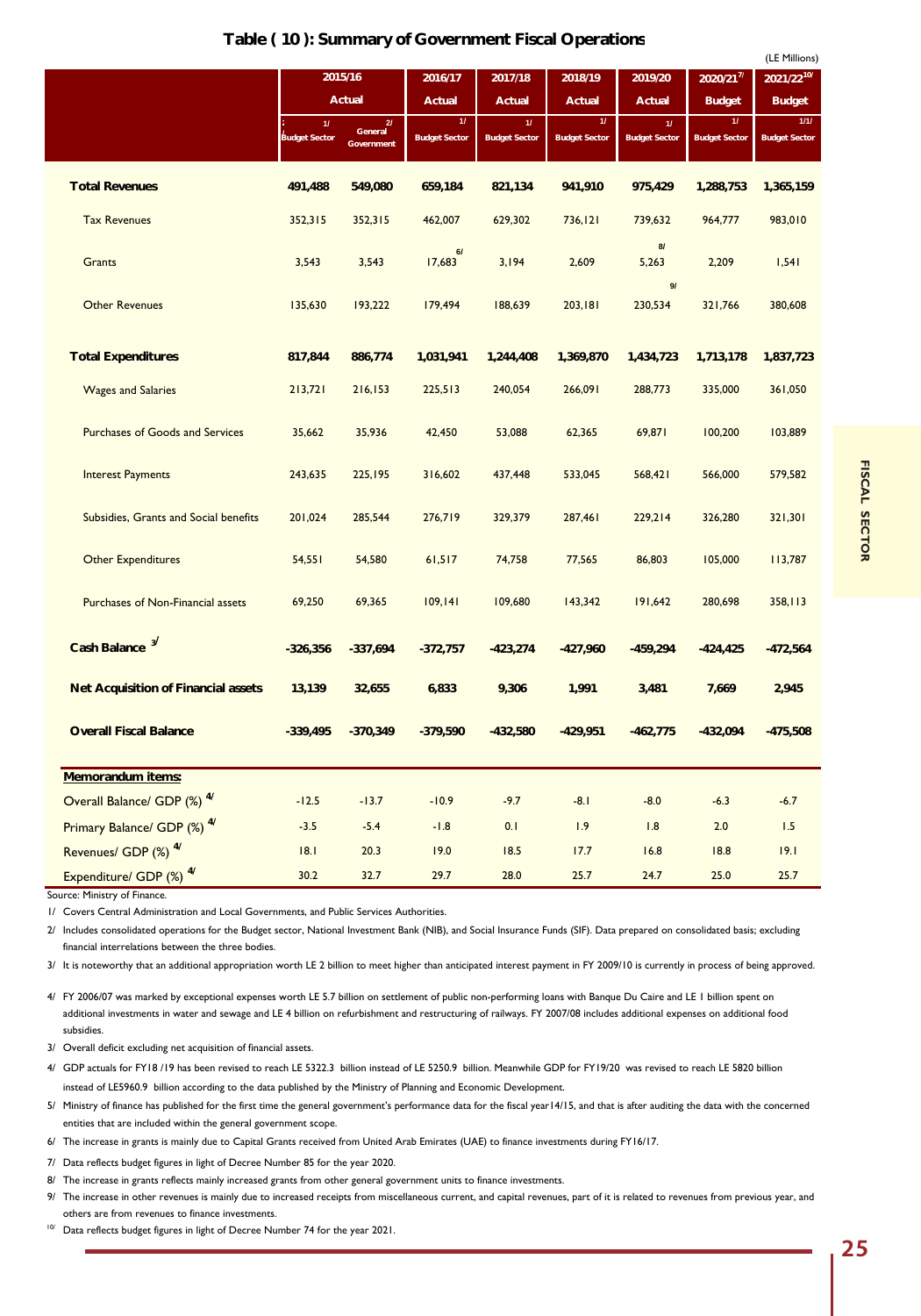|                                            |            |                       |            |                        |                |            |            |             | (LE Millions)            |  |
|--------------------------------------------|------------|-----------------------|------------|------------------------|----------------|------------|------------|-------------|--------------------------|--|
|                                            |            | <b>Budget</b>         |            |                        | <b>Actuals</b> |            |            |             |                          |  |
|                                            | 2020/21 3/ | 2021/22 <sup>9/</sup> | 2015/16    | 2016/17                | 2017/18        | 2018/19    | 2019/20    | 2020/21     | 2021/22                  |  |
|                                            |            |                       |            |                        |                |            |            | Jul-Oct     | Jul-Oct                  |  |
| <b>Total Revenues</b>                      | 1,288,753  | 1,365,159             | 491,488    | 659,184                | 821,134        | 941,910    | 975,429    | 287,059     | 311,291                  |  |
| <b>Tax Revenues</b>                        | 964,777    | 983,010               | 352,315    | 462,007                | 629,302        | 736,121    | 739,632    | 213,648     | 245,154                  |  |
| <b>Income Tax</b>                          | 351,585    | 370,310               | 144,743    | 166,897                | 207,230        | 250,080    | 286,907    | 76,307      | 73,300                   |  |
| <b>Property Taxes</b>                      | 70,861     | 88,275                | 27,990     | 36,539                 | 51,410         | 58,907     | 59,596     | 22,071      | 39,322                   |  |
| <b>Value added Taxes</b>                   | 469,598    | 449,579               | 140,525    | 208,624                | 294,257        | 350,576    | 329,979    | 104,563     | 120,769                  |  |
| <b>Taxes on International Trade</b>        | 44,504     | 42,398                | 28,091     | 34,255                 | 37,908         | 42,020     | 32,572     | 10,708      | 11,763                   |  |
| <b>Other Taxes</b>                         | 28,229     | 32,448                | 10,966     | 15,691                 | 38,497         | 34,538     | 30,579     | ц.          | $\overline{\phantom{a}}$ |  |
| Non-Tax Revenue                            | 323,975    | 382,149               | 139,173    | 197, 177               | 191,833        | 205,790    | 235,796    | 73,412      | 66,137                   |  |
| <b>Grants</b>                              | 2,209      | 1,541                 | 3,543      | $17,683$ <sup>7/</sup> | 3,194          | 2,609      | 5,263      | 337         | 28                       |  |
| <b>From Foreign Governments</b>            | 1,831      | 1,085                 | 3,236      | 17,040                 | 1,006          | 1,100      | 1,007      | 264         | $\overline{7}$           |  |
| From International Organizations           | 356        | 423                   | 169        | 354                    | 908            | 747        | 798        | 62          | 17                       |  |
| Other                                      | 22         | 34                    | 137        | 289                    | 1,280          | 761        | 3,457      | 12          | $\overline{4}$           |  |
| <b>Other Revenues</b>                      | 321,766    | 380,608               | 135,630    | 179,494                | 188,639        | 203,181    | 230,534    | 73,074      | 66,110                   |  |
| <b>Property Income</b>                     | 108,623    | 106,929               | 69,452     | 91,141                 | 69,116         | 70,354     | 65,519     | 20,224      | 15,924                   |  |
| Proceeds from Sales of Goods and Services  | 69,265     | 74,046                | 29,052     | 38,058                 | 51,433         | 53,565     | 58,809     | 13,301      | 19,687                   |  |
| <b>Fines, Penalties and Forfeits</b>       | 1,912      | 2,217                 | 1,381      | 1,968                  | 1,012          | 1,527      | 2,081      | 352         | 439                      |  |
| <b>Voluntary Transfers</b>                 | 1,158      | 602                   | 1,455      | 2,956                  | 2,143          | 2,316      | 2,262      | 330         | 260                      |  |
| <b>Miscellaneous Revenues</b>              | 140,808    | 196,815               | 34,290     | 45,371                 | 64,935         | 75,419     | 101,863    | 38,868      | 29,800                   |  |
| <b>Total Expenditures</b>                  | 1,713,178  | 1,837,723             | 817,844    | 1,031,941              | 1,244,408      | 1,369,870  | 1,434,723  | 455,191     | 530,656                  |  |
| <b>Compensation of Employees</b>           | 335,000    | 361,050               | 213,721    | 225,513                | 240,054        | 266,091    | 288,773    | 109,530     | 120,702                  |  |
| <b>Purchases of Goods and Services</b>     | 100,200    | 103,889               | 35,662     | 42,450                 | 53,088         | 62,365     | 69,871     | 15,585      | 24,757                   |  |
| <b>Interest Payments</b>                   | 566,000    | 579,582               | 243,635    | 316,602                | 437,448        | 533,045    | 568,421    | 176,570     | 215,801                  |  |
| Subsidies, Grants and Social benefits      | 326,280    | 321,301               | 201,024    | 276,719                | 329,379        | 287,461    | 229,214    | 69,731      | 79,098                   |  |
| <b>Other Expenditures</b>                  | 105,000    | 113,787               | 54,551     | 61,517                 | 74,758         | 77,565     | 86,803     | 29,232      | 33,109                   |  |
| <b>Purchases of Non-Financial assets</b>   | 280,698    | 358,113               | 69,250     | 109, 141               | 109,680        | 143,342    | 191,642    | 54,543      | 57,189 8/                |  |
| Total Cash Balance <sup>5/</sup>           | $-424,425$ | $-472,564$            | $-326,356$ | $-372,757$             | $-423,274$     | $-427,960$ | $-459,294$ | $-168, 132$ | $-219,365$               |  |
| <b>Net Acquisition of Financial assets</b> | 7,669      | 2,945                 | 13,139     | 6,833                  | 9,306          | 1,991      | 3,481      | 3,240       | 448                      |  |
| <b>Overall Fiscal Balance</b>              | $-432,094$ | $-475,509$            | $-339,495$ | $-379,590$             | $-432,580$     | $-429,951$ | $-462,775$ | $-171,372$  | $-219,812$               |  |
| Memorandum items:                          |            |                       |            |                        |                |            |            |             |                          |  |
| Overall Balance GDP (%) 6/                 | $-6.3$     | $-6.7$                | $-12.5$    | $-10.9$                | $-9.7$         | $-8.1$     | $-8.0$     | $-2.7$      | $-3.1$                   |  |
| Primary Balance / GDP (%) 6/               | 2.0        | 1.5                   | $-3.5$     | $-1.8$                 | 0.1            | 1.9        | 1.8        | 0.1         | $-0.1$                   |  |
| Revenues/ GDP (%) 6/                       | 18.8       | 19.1                  | 18.1       | 19.0                   | 18.5           | 17.7       | 16.8       | 4.5         | 4.4                      |  |
| Expenditure/ GDP (%) 6/                    | 25.0       | 25.7                  | 30.2       | 29.7                   | 28.0           | 25.7       | 24.7       | 7.1         | 7.4                      |  |
| Course: Ministry of Einanse                |            |                       |            |                        |                |            |            |             |                          |  |

## **Table ( 11 ) Budget Sector : Summary of Main Budget Operations 1/ 2/**

Source: Ministry of Finance.

1/ Includes Central Administration and Local Governments, and Public Services Authorities.

2/ Based on IMF GFS 2001 (modified to cash basis).

3/ Data reflects budget figures in light of Decree Number 85 for the year 2020.

4/ The decrease in non-tax revenues, came on the back of the decline in the exceptional resources from grants during the year of comparison to reach LE 25.4 billion during FY14/15, compared to LE 95.9 billion during FY13/14.

5/ Overall deficit excluding net acquisition of financial assets.

6/ GDP actuals for FY18 /19 has been revised to reach LE 5322.3 billion instead of LE 5250.9 billion. Meanwhile GDP for FY19/20 was revised to reach LE 5820 billion instead of LE5960.9 billion according to the data published by the Ministry of Planning and Economic Development.

7/ The increase in grants is mainly due to Capital Grants received from United Arab Emirates (UAE) to finance investments during FY16/17.

8/ The increase in purchase of non-financial assets spending is in the form of increased allocations to fixed assets, mainly construction, machinery and equipments, in light of the government strategy to increase investments for infrastructure.

9/ Data reflects budget figures in light of Decree Number 74 for the year 2021.

| % of Total Revenues<br>250<br>166.4<br>151.5<br>157.6<br>156.5<br>158.6<br>145.4<br>170.5<br>153.6<br><b>Contract Contract</b><br>100.<br>50. | % of Total Expenditures<br>(Right Scale)<br>32.6<br>26.5<br>27.1<br>26.8<br>15.3<br>24.6<br>$14.9 + 30$<br>21.0<br>32.6<br>26.5<br>27.1<br>26.8<br>24.6<br>21.0 |
|-----------------------------------------------------------------------------------------------------------------------------------------------|-----------------------------------------------------------------------------------------------------------------------------------------------------------------|
| 2013/2014 2014/2015 2015/2016 2016/2017 2017/2018 2018/2019 10:0ct 2020/21 12<br><b>Total Expenditures</b>                                    | 2013/2014 2014/2015 2015/2016 2016/2017 2017/2018 2018/2019 10:0ct 2020/21 2021/22<br>Subsidies, Grants and Social benefits<br><b>Wages and Salaries</b>        |

Source: Ministry of Finance.

1/ Includes Interest and Principal Payments (excluding arrears).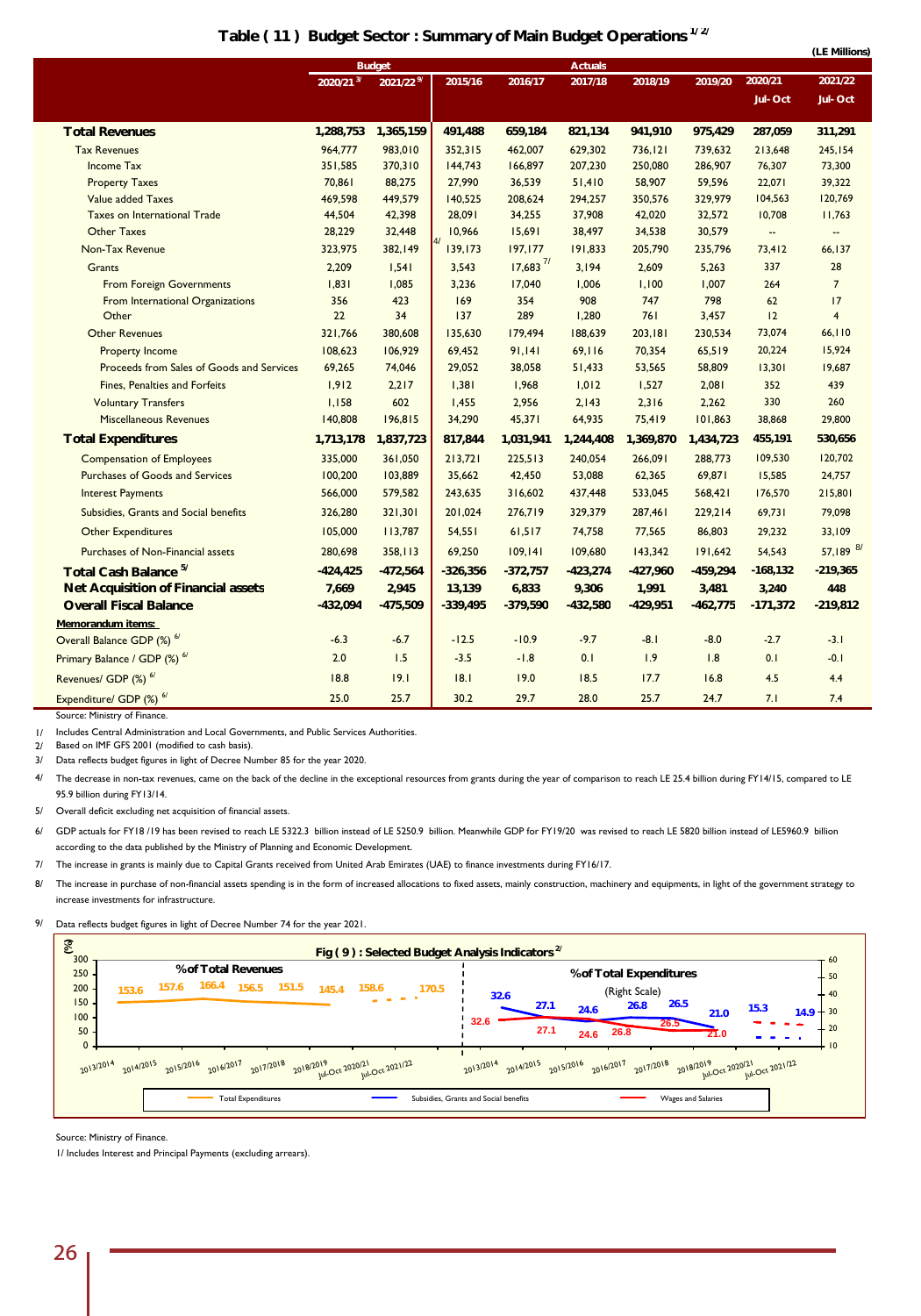## **Table ( 12-a ): Revenues Breakdown (Main Tax Revenues)**

|                                                                 |         |             |                           |         |         |                                          |                          |                          | (LE Millions)      |
|-----------------------------------------------------------------|---------|-------------|---------------------------|---------|---------|------------------------------------------|--------------------------|--------------------------|--------------------|
|                                                                 | 2015/16 | 2016/17     | 2017/18<br><b>Actuals</b> | 2018/19 | 2019/20 | $2020/21$ <sup>1/</sup><br><b>Budget</b> | 2021/22<br><b>Budget</b> | 2020/21<br>Jul-Oct       | 2021/22<br>Jul-Oct |
| <b>Total Revenues</b>                                           | 491,488 | 659,184     | 821,134                   | 941,910 | 975,429 | 1,288,753                                | 1,365,159                | 287,059                  | 311,291            |
| <b>Tax Revenues</b>                                             | 352,315 | 462,007     | 629,302                   | 736,121 | 739,632 | 964,777                                  | 983,010                  | 213,648                  | 245,154            |
| Taxes on Income, Capital Gains and<br>Profits, of which         | 144,743 | 166,897     | 207,230                   | 250,080 | 286,907 | 351,585                                  | 370,310                  | 76,307                   | 73,300             |
| Taxes on income from employment                                 | 32,031  | 37,964      | 45,660                    | 59,181  | 65,508  | 80,199                                   | 93,107                   | 21,034                   | 3I<br>19,014       |
| Taxes on income from activity other than<br>employment          | 9,982   | 12,666      | 18,469                    | 27,201  | 31,470  | 47,612                                   | 54,780                   | 10,454                   | 9,922              |
| <b>Capital Gains Tax</b>                                        | 343     | 384         | 450                       | 924     | 1,054   | 2,024                                    | 2,113                    | 55                       | 228                |
| Taxes on Corporate Profits, of which                            | 102,387 | 115,883     | 142,652                   | 162,775 | 188,875 | 221,750                                  | 220,310                  | 44,764                   | 44,136             |
| From EGPC                                                       | 37,313  | 42,464      | 51,976                    | 42,532  | 26,337  | 41,602                                   | 41,550                   |                          |                    |
| From CBE                                                        | 13,245  | 21<br>3,860 | ÷.                        | ÷.      | ÷.      | ä,                                       | $\sim$                   | $\overline{\phantom{a}}$ |                    |
| From Suez Canal                                                 | 14,903  | 22,300      | 29,900                    | 34,480  | 42,913  | 34,204                                   | 34,040                   | 10,100                   | 10,150             |
| From other companies                                            | 36,926  | 47,259      | 60,776                    | 85,763  | 119,625 | 145,944                                  | 144,720                  | 34,664                   | 33,986             |
| <b>Taxes on Property</b>                                        | 27,990  | 36,539      | 51,410                    | 58,907  | 59,596  | 70,861                                   | 88,275                   | 22,071                   | 39,322             |
| <b>Recurrent Tax on Immovable</b><br>Property of which          | 1,172   | 2,055       | 2,976                     | 4,871   | 3,393   | 7,074                                    | 5,627                    | 1224                     | 1,450              |
| Lands                                                           | 203     | 223         | 149                       | 73      | 93      | 113                                      | 127                      | 8                        | $\overline{7}$     |
| <b>Buildings</b>                                                | 969     | 1,832       | 2,827                     | 4,784   | 3,299   | 6,961                                    | 5,500                    | 1217                     | 1443               |
| <b>Taxes on Financial and Capital</b><br>transactions, of which | 24,071  | 31,997      | 44,957                    | 48,335  | 50,415  | 55,762                                   | 71,102                   | 17,780                   | 35,413<br>51       |
| Tax on T-bills and bonds' payable intere                        | 23069   | 30864       | 43722                     | 46928   | 48972   | 53,760                                   | 69,000                   | 17296                    | 34,997             |
| <b>Taxes and Fees on Cars</b>                                   | 2,747   | 2,487       | 3,477                     | 5,702   | 5,789   | 8,025                                    | 11,546                   | 3,066                    | 2,459              |
| Value added Taxes, of which                                     | 140,525 | 208,624     | 294,257                   | 350,576 | 329,979 | 469,598                                  | 449,579                  | 104,563                  | 120,769            |
| <b>General Sales Tax on Goods</b>                               | 57,454  | 94,384      | 127,038                   | 155,351 | 148,266 | 221,258                                  | 207,209                  | 49,173                   | 58,859             |
| Domestic                                                        | 21,102  | 32,690      | 43,100                    | 50,351  | 53,017  | 75,208                                   | 78,897                   | 17,305                   | 20,616             |
| Imported                                                        | 36,352  | 61,694      | 83,939                    | 105,000 | 95,249  | 146,050                                  | 128,312                  | 31,869                   | 38,244             |
| General Sales Tax on Services                                   | 14,072  | 18,139      | 29,238                    | 42,328  | 45,464  | 66,956                                   | 61,163                   | 13,272                   | 15,186             |
| Excises on Domestic Commodities (Table                          | 48,125  | 70,533      | 103,623                   | 110,910 | 100,274 | 112,682                                  | 122,323                  | 31,569                   | 33,351             |
| Excises on Imports (Table 1)                                    | 396     | 415         | 1,611                     | 381     | 9       | 224                                      | 255                      |                          |                    |
| <b>Taxes on Specific Services</b>                               | 2,311   | 1,798       | 2,314                     | 2,598   | 1,948   | 2,330                                    | 2,315                    | 484                      | 474                |
| Stamp tax (excludes stamp tax on salaries)                      | 9,707   | 11,017      | 13,459                    | 17,634  | 15,019  | 25,321                                   | 23,175                   | 4,810                    | 5,601              |
| <b>Taxes on International Trade</b>                             | 28,091  | 34,255      | 37,908                    | 42,020  | 32,572  | 44,504                                   | 42,398                   | 10,708                   | 11,763             |
| <b>Tax on Valued Customs</b>                                    | 26,933  | 32,777      | 36,246                    | 40,344  | 31,106  | 42,244                                   | 41,098                   | 10,349                   | 11,481             |
| <b>Other Taxes</b>                                              | 10,966  | 15,691      | 38,497                    | 34,538  | 30,579  | 28,229                                   | 32,448                   | $\ddotsc$                |                    |

Source: Ministry of Finance

\* Preliminary-Actual.

\* Data reflects budget figures in light of Presidential Decree Number 8 for the year 2016.

-- Data are preliminary & under preparation until being finalized.

1/ Data reflects budget figures in light of Decree Number 85 for the year 2020.

2/ The decline in Taxes on Corporate Profits from CBE is mainly due to the accomodative monetary policy adopted by the CBE to curb inflation since FY16/17, where the increase in interest rates has imposed burdens on CBE profits, as it is expected that no tax receipts would be collected from CBE till end of FY19/20.

3/ The decline in taxes on income from employment is due to the decline in tax receipts on domestic salaries in light of the adoption of the new Law number 26 for the year 2020, which included amendments to income tax law number 91 for the year 2005. The new amendments included increasing tax exemptions for natural persons up to LE 15000, while modifying tax rates with a minimum of 2.5 percent and maximum 25 percent.

4/ The decline in taxes on income from activity other than employment is mainly due to the decline in tax receipts from industrial & commercial profits payable by Individuals, driven by MOF actions to delay tax collections to support economic activity at the onset of COVID-19, those sectors include hotels, tourism, and aviation. In addition to the effect of law number 26 which has increased tax exemptions up to LE 15000.

5/ The noticeable increase in Tax on T-bills and bonds' payable interest is mainly due to the adoption of new law number 3 for the year 2021, which included the removal of tax exemptions implied to T-bills and bonds' payable interest in March 2021.

6/ Data reflects budget figures in light of Decree Number 74 for the year 2021.



Source: Ministry of Finance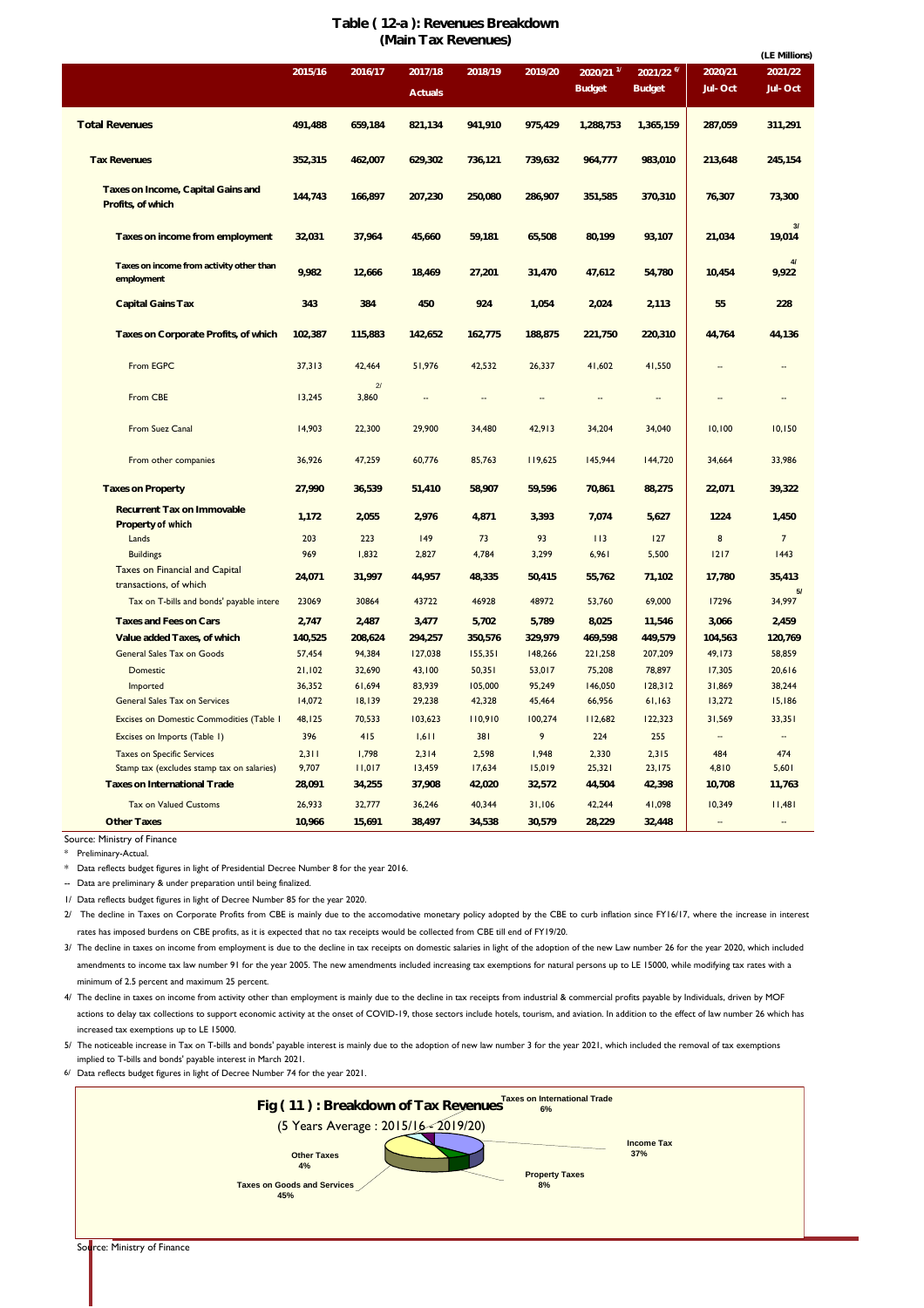| Table (12-b): Revenues Breakdown |
|----------------------------------|
| (Non-Tax Revenues)               |

|                                                           | 2015/16          | 2016/17                 | 2017/18          | 2018/19                  | 2019/20                  | $2020/21$ <sup>1/</sup> | 2021/22 19/       | 2020/21                  | 2021/22                  |
|-----------------------------------------------------------|------------------|-------------------------|------------------|--------------------------|--------------------------|-------------------------|-------------------|--------------------------|--------------------------|
|                                                           |                  |                         | <b>Actuals</b>   |                          |                          | <b>Budget</b>           | <b>Budget</b>     | Jul-Oct                  | Jul-Oct                  |
|                                                           |                  |                         |                  |                          |                          |                         |                   |                          |                          |
| <b>Total Non-Tax revenues</b>                             | 139,173          | 197,177                 | 191,833          | 205,790                  | 235,796                  | 323,975                 | 382,149           | 73,412                   | 66,137                   |
| <b>Grants</b>                                             | 3,543            | $17,683$ <sup>13/</sup> | 3,194            | 2,609                    | 5,263                    | 2,209                   | 1,541             | 337                      | 28                       |
| <b>From Foreign Governments</b>                           | 3,236            | 17,040                  | 1,006            | 1,100                    | 1,007                    | 1,831                   | 1,085             | 264                      | $7\overline{ }$          |
| From International Organizations                          | 169              | 354                     | 908              | 747                      | 798                      | 356                     | 423               | 62                       | 17                       |
| Other $^{2/}$                                             | 137              | 289                     | 1,280            | 761                      | $3,457$ $17/$            | 22                      | 34                | 12                       | $\overline{4}$           |
| <b>Other Revenues</b>                                     | 135,630          | 179,494                 | 188,639          | 203,181                  | 230,534                  | 321,766                 | 380,608           | 73,074                   | 66,110                   |
| <b>Property Income</b>                                    | 69,452           | 91,141                  | 69,116           | 70,354                   | 65,519                   | 108,623                 | 106,929           | 20,224                   | 15,924                   |
| Interest Income, of which                                 | 968              | 4,263                   | 3,342            | 5,981                    | 9,808                    | 11,757                  | 10,481            | 1,639                    | 1,855                    |
| Onlent Loans (included interests on foreign               | 816              | 4,202                   | 3,186            | 5,341                    | 8,636                    | 8,109                   | 6,490             | 1,529                    | 1,789                    |
| loans re-lent by the treasury)                            |                  |                         |                  |                          |                          |                         |                   |                          |                          |
| Dividends, of which                                       | 63,565<br>71     | 71,122<br>10/           | 52,530           | 48,258                   | 41,632                   | 81,212                  | 79,493            | 17,385                   | 13,646                   |
| <b>EGPC</b>                                               | 7,820            | 5,944                   | 8,144<br>11/     | 1,278                    | 2,093                    | 8,573                   | 7,781             |                          |                          |
| <b>CBE</b>                                                | 29,462           | $19,427$ <sup>11/</sup> | 5,233            | $\overline{\phantom{a}}$ | $\overline{\phantom{a}}$ | $-14/$                  | $=$ 14/           | $\overline{\phantom{a}}$ | ---                      |
| <b>Suez Canal</b>                                         | $14,755^{8/1}$   | 29,381                  | 23,718           | 30,308                   | 18,354                   | 33,506                  | 33,112            | 9,900                    | 9,600                    |
| <b>Economic Authorities</b>                               | 7,820            | 10,989                  | 8,297            | 10,817                   | 12,045                   | 21,940                  | 21,467            | 3,780                    | 3,251                    |
| <b>Public Enterprise Sector Companies</b>                 | 2,272            | 2,722                   | 4,443            | 3,000                    | 3,973                    | 6,858                   | 11,400            |                          |                          |
| Rent, of which                                            | 4,844            | 8,570                   | 13,120           | 15,839                   | 12,943                   | 15,034                  | 16,954            | 550                      | 423                      |
| Royalties on Petroleum                                    | 4,139            | 7.372                   | 11,610           | 14,148                   | 11,178                   | 13,207                  | 14,566            | $\overline{\phantom{a}}$ | $\overline{\phantom{a}}$ |
| <b>Other Property Income</b>                              | 74               | $7,187$ <sup>/12</sup>  | 125              | 276                      | 1,136                    | 620                     | $\mathbf 0$       | $\overline{a}$           | $\overline{a}$           |
| <b>Sales of Goods and Services</b>                        | 29,052           | 38,058                  | 51,433           | 53,565                   | 58,809                   | 69,265                  | 74,046            | 13,301                   | 19,687                   |
| Service fees, of which                                    | 29,007           | 38,031                  | 51,397           | 53,514                   | 58,767                   | 69,214                  | 73,989            | 13,294                   | 19,671                   |
| Current revenue from special accounts and<br>funds $3/4/$ | 22,629           | 30,591                  | 40,412           | 41,307                   | 50,101                   | 55,880                  | 60,431            | 9,896                    | 15,723                   |
| Sales of Goods, of which                                  | 45               | 28                      | 35               | 51                       | 42                       | 51                      | 58                | $\overline{7}$           | 16                       |
| Revenue from natural gas price reform                     | 0                | $\mathbf 0$             | $\mathbf{0}$     | $\mathbf{0}$             | $\mathbf{0}$             | $\mathbf{0}$            | $\mathbf{0}$      | $-$                      |                          |
| <b>Fines, Penalties and Forfeits</b>                      | 1,381            | 1,968                   | 1,012            | 1,527                    | 2,081                    | 1,912                   | 2,217             | 352                      | 439                      |
| <b>Voluntary Transfers other than grants</b>              | 1,455            | 2,956                   | 2,143            | 2,316                    | 2,262                    | 1,158                   | 602               | 330                      | 260                      |
| Current                                                   | 584              | 2,090                   | 1,398            | 1,322                    | 1,257                    | 1,158                   | 488               | 235                      | 234                      |
| Capital                                                   | 871              | 866                     | 745              | 994                      | 1,005                    | 0                       | 114               | 95                       | 26                       |
| <b>Miscellaneous Revenues</b><br>Current                  | 34,290<br>18,096 | 45,371<br>18,080        | 64,935<br>27,720 | 75,419<br>33,857         | 101,863<br>53,599 /15    | 140,808<br>37,765       | 196,815<br>37,912 | 38,868<br>22,050 /16     | 29,800<br>23,653         |
| Capital, of which                                         | 16,195           | 27,291                  | 37,215           | 41,562                   | /16<br>48,264            | 103,043                 | 158,903           | 16,818                   | 6,146                    |
| Decrease in Advanced payments 5/                          | 7,430            | $8,487$ 6/              | $8,939_{6}$      | 8,417                    | $14,137$ /18             | $\mathbf 0$             | $\mathbf 0$       | П                        | 73                       |
| Other capital revenue to finance investments              | 7,878            | 17,929                  | 26, 136          | 32,339                   | 33,598                   | 54,103                  | 147,066           | 9,305                    | 5,548                    |

Source: Ministry of Finance

Data are preliminary & under preparation until being finalized. **- -**

1/ Data reflects budget figures in light of Decree Number 85 for the year 2020.

2/ Includes grants from Public Entities .

3/ Revenues from special accounts and funds belonging to budget sector entities like public universities, medical centers and researsh instuitutes. Such revenues are met by equivalent amounts on the expenditures side.

4/ Includes additional 10 percent of the monthly receipts of the Special Accounts and Funds, in addition to 25 percent of the outstanding balances of those funds were transfered to the Ministry of Finance applied only during 2013/2014 according to law Number 19 for the year 2013.

5/ Reflects allocations to finance investment projects in previous year, which were not used during that year. Such allocations are thus carried forward to the current fiscal year and recorded as self-financing sources of investment under miscellaneous revenues.

6/ The increase in "Other capital revenue to finance investments" represents expected increases in self finances for the social housing program. This increase has similarly corresponding increases on the expenditure side.

7/ The decline in dividnes from EGPC is mainly in light of the decline in international petroleum prices.

8/ The decline in dividends receipts from Suez canal is partially due to the slowdown in international trade, and China slowed economic growth. In addition, the decline in international oil prices have affected

the number of vessels passing through Suez Canal.

9/ The increase in receipts from Miscellaneous revenues is mainly due to the acquirance of 25 percent of the delayed profits with a total amount of LE 1.5 billion, and the increase in resettlements revenues from Lands by LE 4 billion, in addition to the repayment of other tax dues by LE 3.5 billion during the year of study.

10/ The decline in Dividends collected from EGPC is due to the increase in cost budens on EGPC due to the effect of deppreciated Egyptian Pound Exchange rate against US Dollars.

11/ The decline in Dividends collected from CBE is mainly due to the accomodative monetary policy adopted by the CBE to curb inflation since FY16/17, where the increase in interest rates has imposed

burdens on CBE profits.

12/ The increase in Other Property Income is due to the additional LE 6.6 billion from the sale of 4G liscence.

13/ The increase in grants is mainly due to Capital Grants received from United Arab Emirates (UAE) to finance investments during FY16/17.

14/ Reflects the indirect cost effect of economic refom program, as it is expected that no dividends would be collected from CBE till end of FY19/20.

15/ The increase in current miscellaneous revenues represents mainly increased receipts related to previous year revenues, and other current revenues.

16/ The increase in capital revenues represent increased receipts from miscellaneous capital revenues realted to acquisitions in public authorites. In addition to increased proceeds from sale of non- productive assets (Lands).

17/ The increase in grants reflects mainly increased grants from other general government units to finance investments.

18/ Reflects increase in allocations to finance investment projects in previous year, which were not used during that year, recorded as self-financing under miscellaneous revenues.

19/ Data reflects budget figures in light of Decree Number 74 for the year 2021.

**(LE Millions)**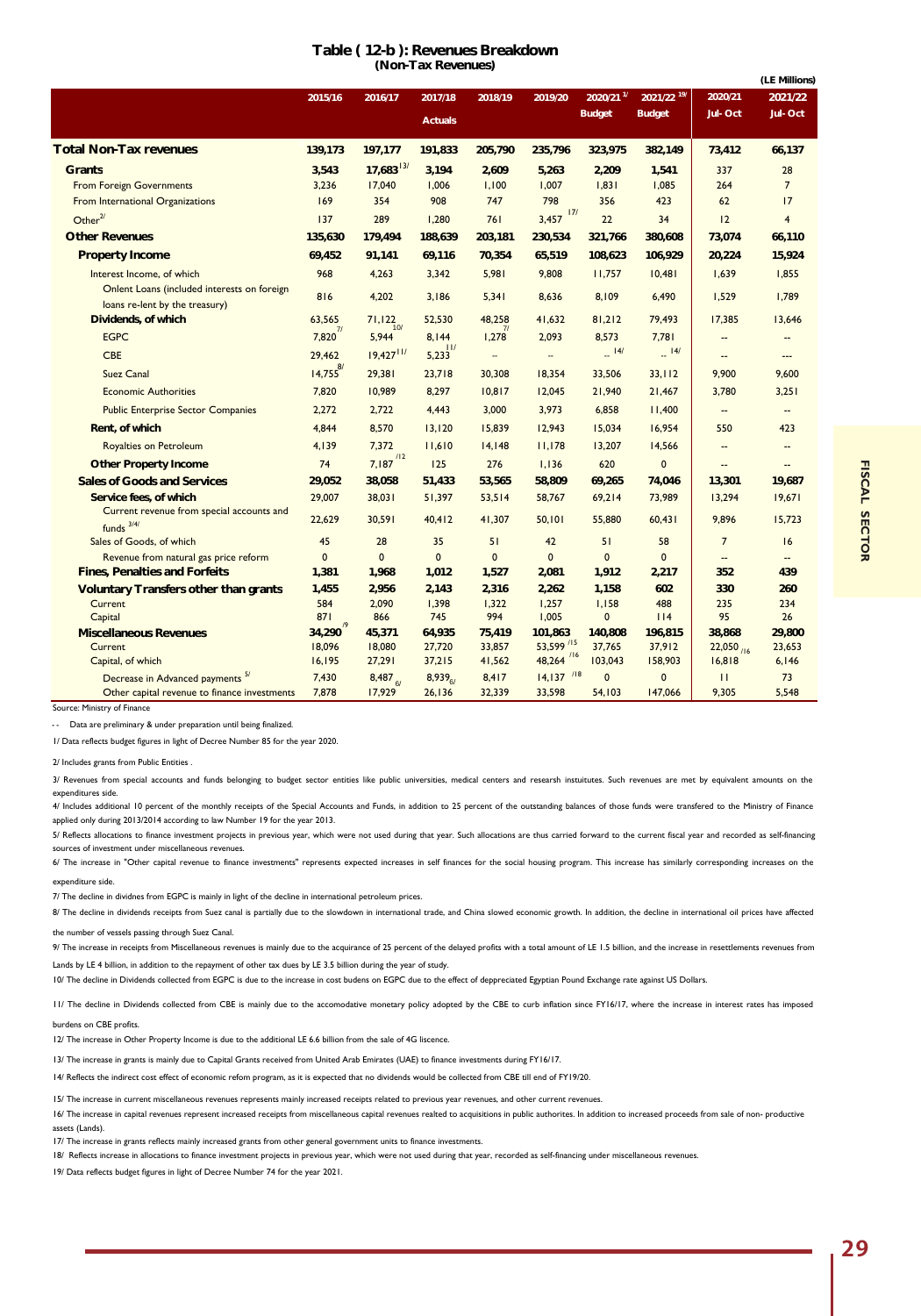## **Table ( 13 ): Receipts by Customs Authority 1/ (Based on U.N. Broad Economic Category Classification)**

|      |                                                                        |                 |                  |                  |                  |                     |                 |              |                           |             | (LE Million)   |
|------|------------------------------------------------------------------------|-----------------|------------------|------------------|------------------|---------------------|-----------------|--------------|---------------------------|-------------|----------------|
|      |                                                                        |                 |                  | <b>Imports</b>   |                  |                     |                 |              | <b>Customs Revenue 2/</b> |             |                |
| Code |                                                                        | 2015/16         | 2016/17          | 2017/18          | 2018/19          | 2019/20*            | 2015/16         | 2016/17      | 2017/18                   | 2018/19     | 2019/20*       |
|      | <b>Total</b>                                                           | 541,763         | 852,543          | 1,137,581        | 1,261,853        | 1,005,355           | 18,636          | 21,241       | 24,752                    | 27,095      | 25,208         |
|      | <b>III Primary Foodstuffs (for Industry)</b>                           | (5.0)<br>30,192 | (57.4)<br>51,378 | (33.4)<br>77,005 | (10.9)<br>88,161 | $-(20.3)$<br>83,142 | $-(14.1)$<br>39 | (14.0)<br>57 | (16.5)<br>94              | (9.5)<br>85 | $-(7.0)$<br>85 |
|      | 112 Primary Foodstuffs (for consumption)                               | 14,445          | 18.678           | 21,206           | 29,861           | 24,572              | 380             | 258          | 253                       | 318         | 461            |
|      | 121 Manufactured Foodstuffs (for Industry)                             | 18,400          | 35,706           | 42,446           | 31,792           | 32,347              | 104             | 56           | 72                        | 94          | 163            |
| 122  | Manufactured Foodstuffs (for<br>consumption)                           | 32,511          | 45,913           | 64,572           | 72,765           | 62, 112             | 708             | 814          | 571                       | 472         | 827            |
|      | 21 Primary Industrial Inputs                                           | 29.696          | 58,743           | 87,616           | 94,534           | 79,905              | 280             | 347          | 361                       | 435         | 285            |
|      | 22 Primary Manufactured Inputs                                         | 195,393         | 313,646          | 442,062          | 471,106          | 345,297             | 4,130           | 6,080        | 7,357                     | 7,502       | 7,583          |
|      | 31 Fuel and oil (crude)                                                | 464             | 2,357            | 6,968            | 4,494            | 2,196               | 0.4             | 0.4          | 0.4                       | 1.0         | 0.5            |
|      | 41<br>322 Manufactured Fuels, Oil (Other)                              | 14.364          | 23,185           | 33,373           | 27,895           | 16,221              | 28              | 41           | 75                        | 81          | 58             |
|      | 41 equipment                                                           | 60,832          | 99,029.790       | 122,599          | 147,023          | 129,723             | 1,299           | 2,085        | 2,189                     | 2,695       | 2,684          |
|      | 42 goods                                                               | 28,548          | 52,924.890       | 66,252           | 88,038           | 49,594              | 674             | 1197         | 1311                      | 1676        | 1333           |
|      | 51 Passenger motor cars                                                | 25,602          | 29,872.440       | 37,477           | 47,012           | 42,781              | 4.501           | 3,734        | 4,466                     | 4,933       | 2,508          |
|      | 52 Motor cars (other)                                                  | 16,935          | 21,049           | 13,335           | 18,450           | 19,619              | 857             | 511          | 752                       | 942         | 1477           |
|      | 53 Spare parts and accessories for                                     | 23,275          | 33,422           | 37,406           | 41,921           | 35,777              | 1,212           | 1,603        | 1,964                     | 2,199       | 1,906          |
|      | 61 Durable consumption goods                                           | 7.869           | 10,178           | 13,477           | 15,606           | 13,016              | 970             | 1,392        | 1,542                     | 1,691       | 1,555          |
|      | 62 Semi-durable consumption goods                                      | 16,227          | 16, 174          | 25,220           | 28,896           | 19,299              | 2,264           | 2,224        | 2,865                     | 2,873       | 2,950          |
|      | 63 Non-Durable consumption goods                                       | 26,253          | 39,771           | 45,683           | 53,648           | 48,600              | 1.094           | 799          | 837                       | 1,054       | 1,222          |
|      | 7 Other Commodities                                                    | 757             | 516              | 884              | 650              | 1,154               | 96              | 43           | 43                        | 44          | 110            |
|      | <b>Memorandum Items</b>                                                |                 |                  |                  |                  |                     |                 |              |                           |             |                |
|      | <b>Total Imports (US\$ Millions)</b><br>Customs / GDP 2/               | 66,574          | 57,879           | 64,320           | 71,881           | 62,720              | 0.7             | 0.6          | 0.6                       | 0.5         | 0.4            |
|      | <b>Customs / Total Revenues and grants</b><br>Customs / Total Taxes 3/ |                 |                  |                  |                  |                     | 3.8<br>5.3      | 3.2<br>4.6   | 3.0<br>3.9                | 2.9<br>3.7  | 2.2<br>2.9     |
|      |                                                                        |                 |                  |                  |                  |                     |                 |              |                           |             |                |

Sources: Ministry of Trade and Industry.

\* Preliminary- Actual.

( ) Percent change over same period in previous year.

<sub>1/</sub> Aggregate receipts in this table may differ from those presented in the Budget due to different distribution of Customs Authority proceeds among various budget lines, such as taxes on international trade, taxes on goods and services, and other taxes.

2/ Includes sovereign as well as current revenues.

3/ Total taxes as collected by tax authorities (Income, Sales ,Customs and Property taxes).

4/ The Item coded 32 is added to the presented figure.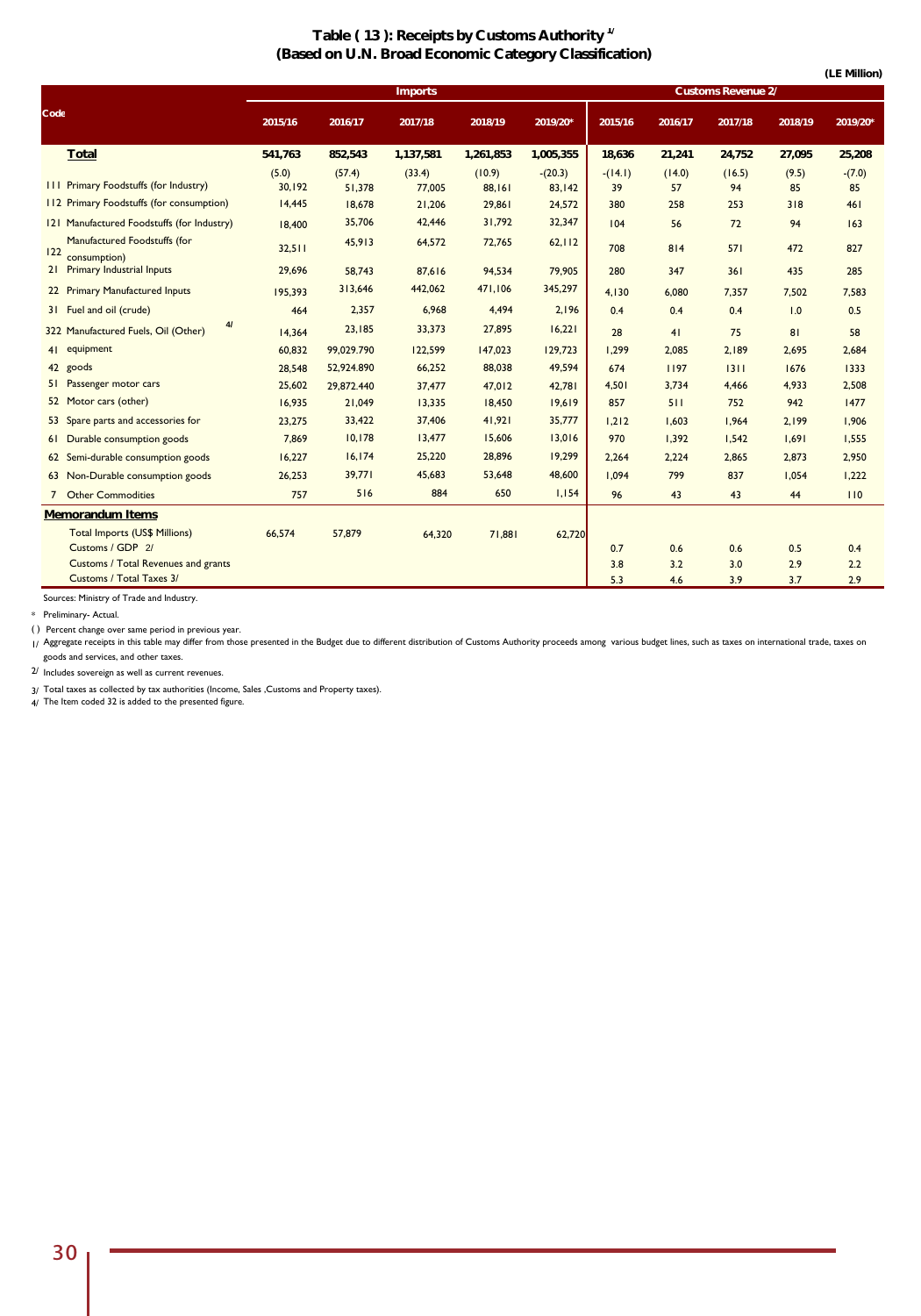|                                                    |         |           |                |           |           |                         |                 |         | (LE Millions) |
|----------------------------------------------------|---------|-----------|----------------|-----------|-----------|-------------------------|-----------------|---------|---------------|
|                                                    | 2015/16 | 2016/17   | 2017/18        | 2018/19   | 2019/20   | $2020/21$ <sup>1/</sup> | $2021/22^{4/2}$ | 2020/21 | 2021/22       |
|                                                    |         |           | <b>Actuals</b> |           |           | <b>Budget</b>           | <b>Budget</b>   | Jul-Oct | Jul-Oct       |
| <b>Total Expenditures</b>                          | 817,844 | 1,031,941 | 1,244,408      | 1,369,870 | 1,434,723 | 1,713,178               | 1,837,723       | 455,191 | 530,656       |
| <b>Compensation of Employees, of which</b>         | 213,721 | 225,513   | 240,054        | 266,091   | 288,773   | 335,000                 | 361,050         | 109,530 | 120,702       |
| Salaries and wages in cash and in-kind             | 173,827 | 181,245   | 195,360        | 217,592   | 236,561   | 251,044                 | 270,743         | 88,683  | 97,028        |
| Permanent staff                                    | 53287   | 56,929    | 65,661         | 77,904    | 82,205    | 86,325                  | 89,740          | 29,137  | 31,068        |
| <b>Temporary staff</b>                             | 4036    | 4332      | 4872           | 5432      | 6165      | 6036                    | 6765            | 2,270   | 2,423         |
| <b>Rewards</b>                                     | 74326   | 75622     | 80284          | 85435     | 99842     | 105129                  | 119398          | 41,629  | 45,969        |
| <b>Specific Allowances</b>                         | 25695   | 27174     | 27283          | 29780     | 28480     | 32658                   | 33431           | 8,585   | 9,987         |
| Cash Benefit/Allowance                             | 13448   | 12816     | 11454          | 12106     | 12094     | 12888                   | 12671           | 4,084   | 4,357         |
| In-kind Benefit/Allowance                          | 3035    | 4373      | 5805           | 6936      | 7775      | 8008                    | 8738            | 2,979   | 3,225         |
| <b>Insurance Benefits</b>                          | 20,606  | 23,184    | 26,742         | 30,520    | 32,981    | 36,716                  | 39,202          | 11,951  | 13,792        |
| Government share in government insurance fund      | 18,209  | 19,719    | 21,613         | 24,587    | 26, 126   | 29,176                  | 30,187          | 9,215   | 10,602        |
| Other Insurance benefits                           | 2,397   | 3,465     | 5,129          | 5,934     | 6,855     | 7,540                   | 9,015           | 2,737   | 3,190         |
| Purchases of Goods and Services, of which          | 35,662  | 42,450    | 53,088         | 62,365    | 69,871    | 100,200                 | 103,889         | 15,585  | 24,757        |
| Goods, of which                                    | 16,536  | 21,678    | 28,396         | 34,050    | 38,594    | 52,834                  | 57,259          | 5,862   | 14,430        |
| Raw materials                                      | 7,874   | 12,623    | 15,875         | 19,857    | 22,134    | 27,021                  | 30,845          | 3,215   | 10,977        |
| Operating Fuels, oil, and moving parts             | 1,376   | 1,512     | 2,593          | 2,461     | 3,279     | 4,747                   | 5,682           | 989     | 1,264         |
| <b>Water and Lighting</b>                          | 4,896   | 4,502     | 5,215          | 6,164     | 7,616     | 14, 176                 | 13,566          | 42      | 958           |
| Services, of which                                 | 15,029  | 16,719    | 22,624         | 26,893    | 30,519    | 41,589                  | 40,892          | 9,255   | 10,105        |
| Maintenance                                        | 4,939   | 5,785     | 7,426          | 8,045     | 9,807     | 14, 134                 | 12,461          | 2,911   | 2,920         |
| Copy expenditures, periodicals, and writing rights | 1,490   | 1,578     | 2,976          | 3,097     | 3,592     | 3,746                   | 3,783           | 1,325   | 1,411         |
| Public transportation                              | 3,076   | 3,026     | 3,183          | 3,701     | 4,143     | 4,660                   | 4,821           | 1,353   | 1,326         |
| Various Services 3/                                | 4,167   | 4,396     | 7,081          | 9,524     | 10,398    | 13,645                  | 15,330          | 2,963   | 3,677         |
| Other                                              | 4,098   | 4,054     | 2,069          | 1,422     | 758       | 5,777                   | 5,738           | 468     | 222           |

Sources: Ministry of Finance, Egyptian Tax Authority

1/ Data reflects budget figures in light of Decree Number 85 for the year 2020.

2/ Based on IMF GFS 2001 (modified to cash basis).

3/ Accounts for other various types of expenditures on services, of which judicial judgement execution expenses is most significant.

4/ Data reflects budget figures in light of Decree Number 74 for the year 2021.